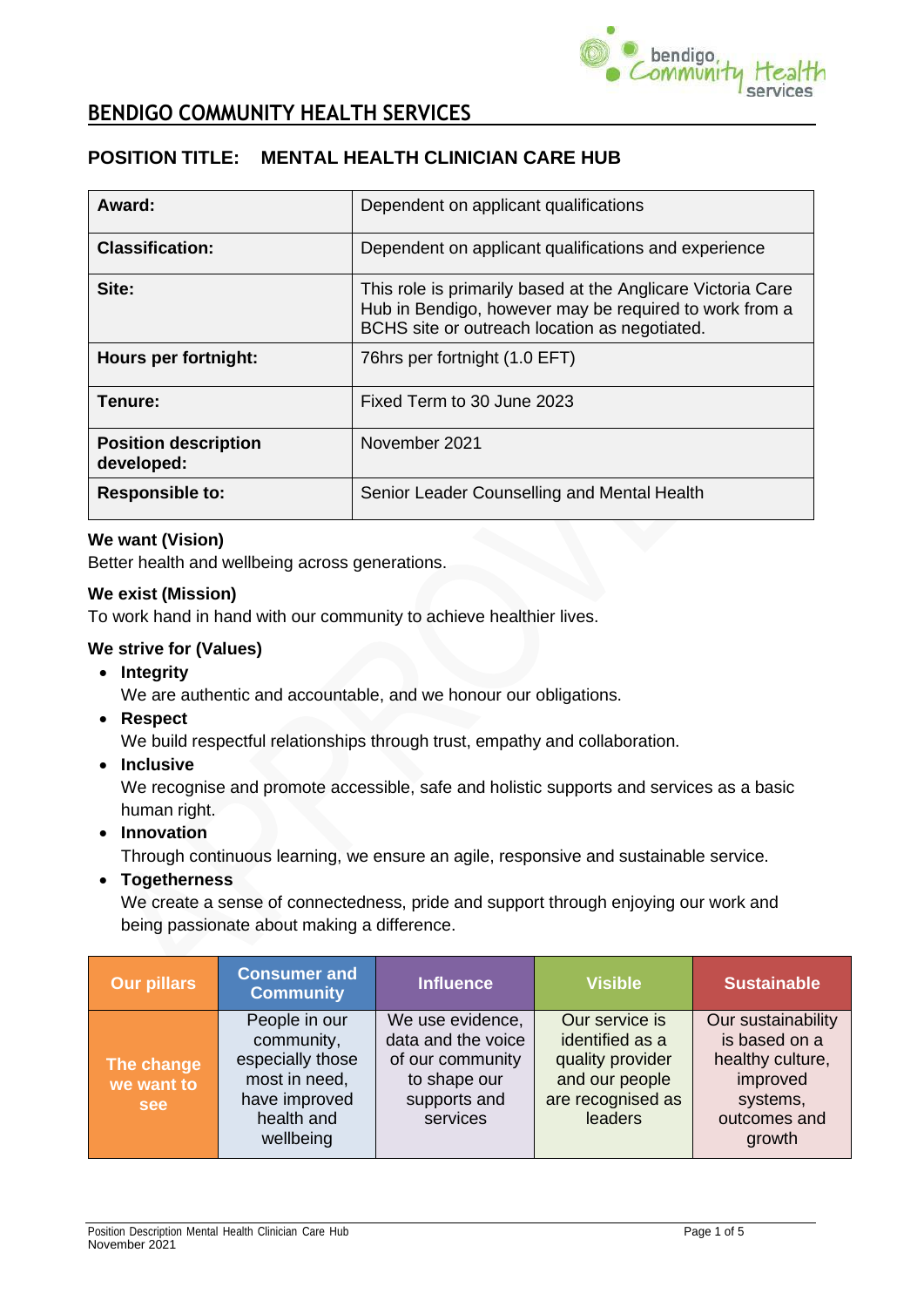

## **The Program**

The Care Hub is a new initiative that brings together a number of organisations to form an integrated team of professionals to support Children and Young People in the areas of Mental Health, AOD, Cultural Connection, Family Work, Community Engagement and Therapeutic Support.

The team will be based from a single location in Bendigo, forming a collaborative, integrated team of staff helping support those entering care for the first time. The aim of the Care Hub is to provide a wraparound service and team of staff to support effective assessment, planning and intervention to help support the Children, Young People and Families through the process and ensure all needs are met.

The integrated team will include professionals from Anglicare Victoria (as the Lead Organisation) and a host of other partner organisations, all working together to do better. The Care Hub will provide early assessment, planning and wrap around supports by a single integrated team (formed from a consortium of organisations) for children and young people who are first time entrants into care.

The services and support is delivered in a child-centered, family focused way and works alongside families to address the changes that may need to occur for their child/ren or young person to be safe at home.

## **Position Role**

The Mental Health Worker will provide support to the child or young person to meet their goals, monitor their progress and assist in navigating other mental health services. They will assess the mental health needs of the child or young person and contribute to the plan to address these needs.

The role of the position is:

- Provide individual and group mental health services to a range of young clients and their families.
- Facilitate information and education groups.
- Regularly engage in the intake and allocation process that could include a comprehensive risk assessment and safety plan.
- Provide an integrated practice model that has service providers, internal and external to the consortia partners, supporting an inclusive, comprehensive and equitable intervention for consumers.
- Contribute to the provision of counselling services including Psychological Treatment Services, Mental Health Clinical Care Co-ordination and Trauma Counselling.

#### **Position Responsibilities**

The responsibilities of the position are:

- To provide individual mental health therapeutic interventions to children and young people using a range of evidence based clinical models and frameworks.
- Provide mental health services through a range of psychosocial interventions including intake and assessment functions.
- Develop case plans in consultation with the client/s.
- To work alongside the Program Manager Care Hub and other identified Care Hub consortia team members to provide high quality consultancy, advice and education to staff in delivering appropriate responses to mental health concerns.
- Participate in group and/or individual clinical supervision and commit to critical reflection and discussion of values and ethical conduct.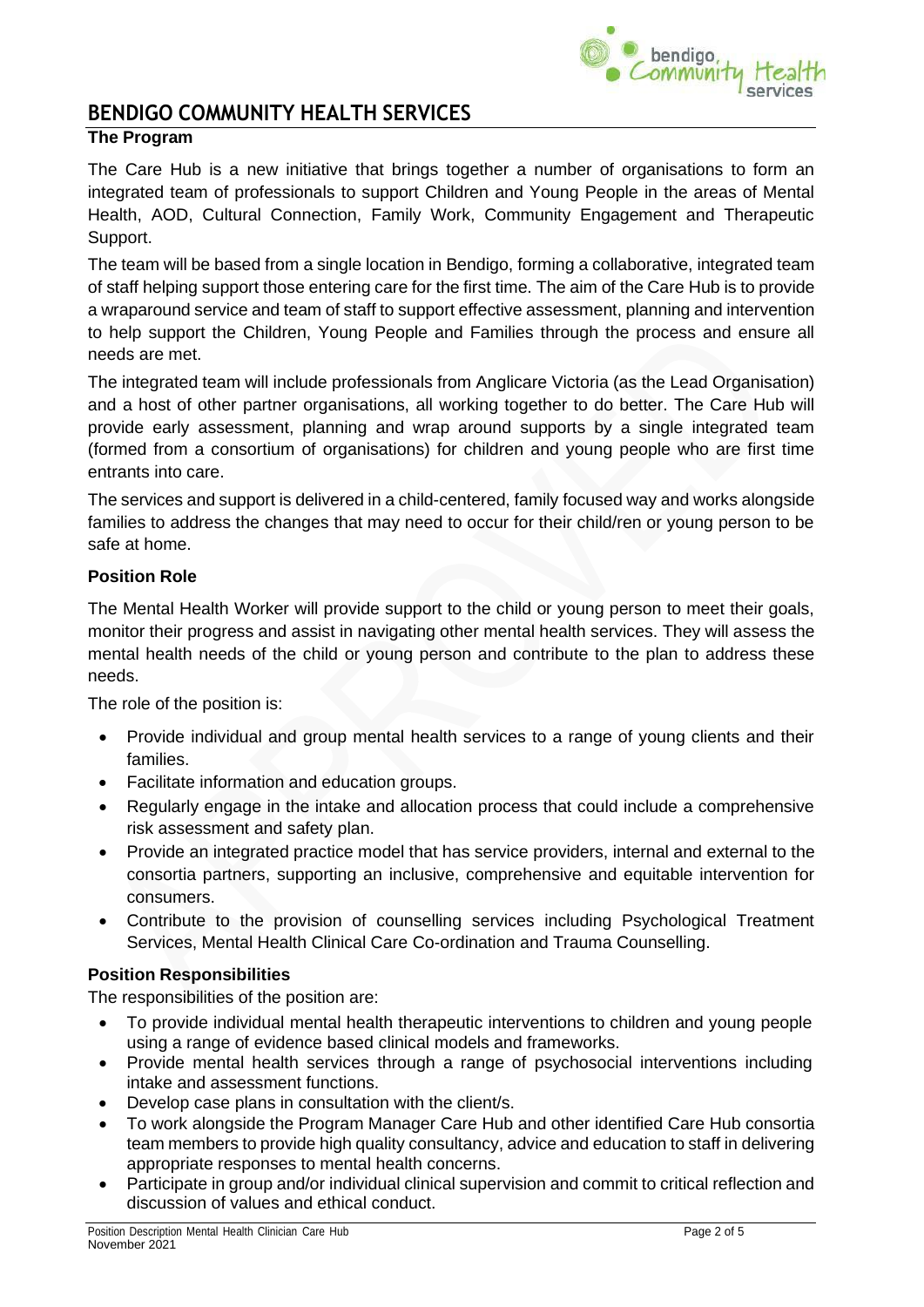

- Participate in line management supervision and discussion of all clients including those that present a risk to self, counsellors and or organisation.
- Accurately record and document client and administrative information and collect and collate data within given timeframes.
- Contribute to service integration and team development.
- Undertake responsibilities of the position adhering to:
	- Professional standards, relevant legislation and Occupational Health and Safety Legislation and requirements.
	- Working within current equity and access legislation/standards inclusive of all abilities, cultures, genders, sexuality, age and faith.
- Perform other duties as directed that are within the limits of the staff member's skill, competence and training and the scope of the staff member's award/agreement classification.
- Other duties as directed.

## **Key Selection Criteria**

## **Essential**

- 1. Tertiary qualification and registration as a Mental Health Clinician with current registration with the Australian Health Practitioner Regulation Agency (AHPRA), or Australian Association of Social Workers (AASW) or registration with other relevant professional association, enabling the provision of therapeutic services funded under Medicare and Primary Health Network (PTS, PMHCCC, Better Access Programs).
- 2. Demonstrated experience in successfully delivering a range of evidence-based interventions, including individual counselling and group interventions particularly to consumers for refugee and asylum seeker backgrounds.
- 3. Highly developed assessment and engagement skills, including facilitating and coordinating clinical care meetings.
- 4. Ability to manage a complex case load and provide demand management function (with support) as required.
- 5. Personal commitment to promoting equality, diversity and human rights in all aspects of service delivery.
- 6. Demonstrated understanding of, and ability to maintain accurate and confidential records utilising electronic Client Management Systems as well as accurately recording targets and associated compliance documentation.
- 7. Excellent interpersonal skills and communication (verbal and written) skills.
- 8. Demonstrated ability to work as a member of a multidisciplinary team.
- 9. Ability to provide vaccination status information that meets the requirements for healthcare workers.
- 10. A current Working with Children Check and Police Check.
- 11. Current Driver's Licence.

#### **Desirable**

- 1. Excellent organisational and time management skills.
- 2. Comprehensive knowledge of the local service system.
- 3. Intermediate to high level computer skills such as use of Microsoft Office programs including Microsoft Teams, and electronic client management systems.
- 4. The ability to confidentially maintain accurate records in accordance with BCHS procedures.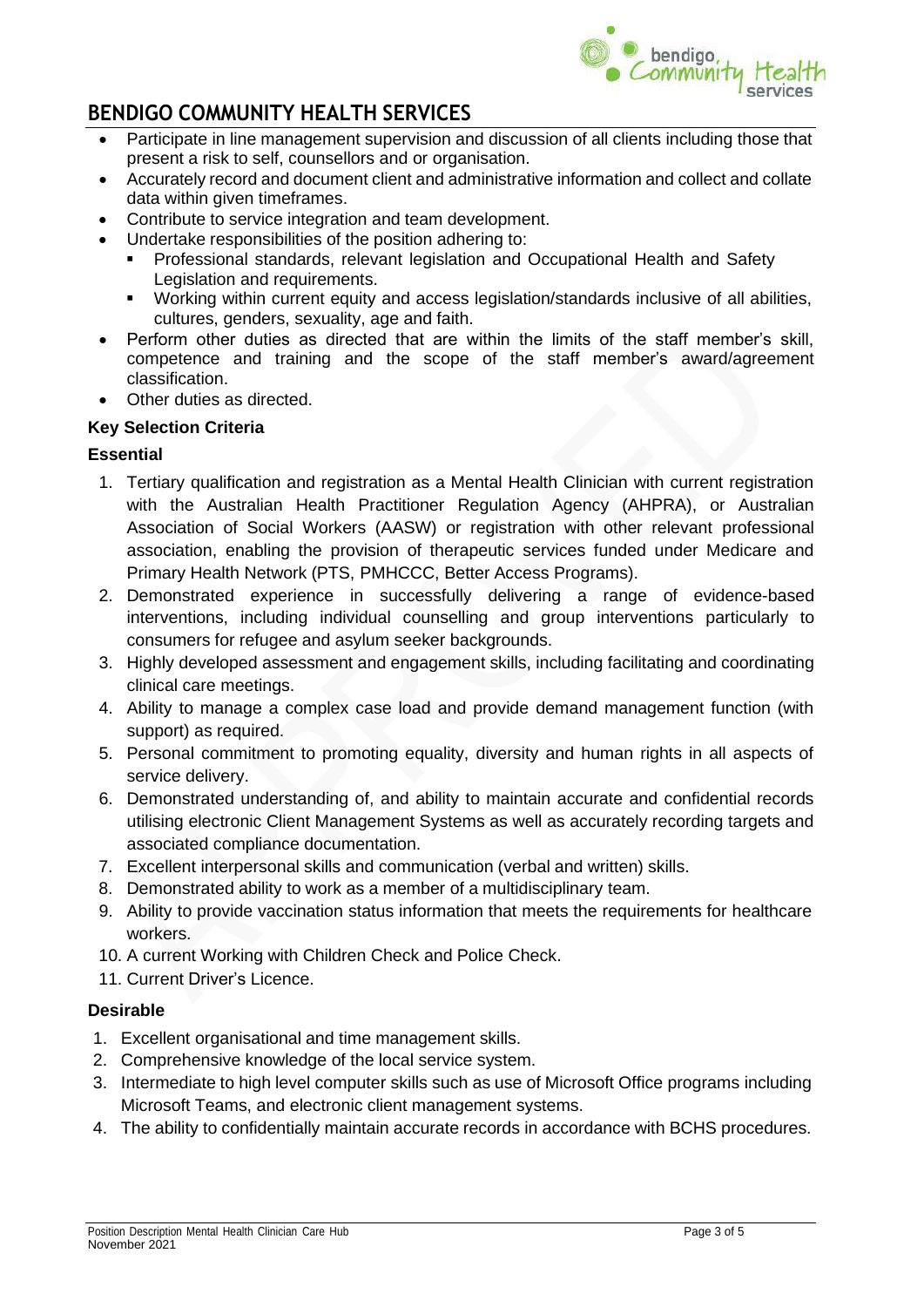

### **Probationary Period**

Employment with BCHS is conditional on satisfactorily completing a probationary period of six (6) months from date of commencement. During this period your performance will be reviewed with your manager and, assuming this is mutually satisfactory, your employment will be confirmed at the end of this period.

## **Staff Review & Development (SRD)**

Each BCHS staff member is required to participate in the annual SRD process. The SRD will be based on the Position Role and Responsibilities and Key Selection Criteria in addition to the relevant Branch and Team Plans and the following Performance Indicators.

#### **Position Performance**

Demonstrate achievement of negotiated performance indicators specific to your position.

- Demonstrate positive outcomes for consumers through your intervention.
- Maintain positive relationships with internal and external stakeholders.

## **Communication and Team Work**

High level communication and interpersonal engagement that contributes to productive and collegial relationships between staff and with consumers

- Display your capacity for self-awareness through reflection, planning and communication.
- Show evidence of your ability to work co-operatively within a team to achieve team goals.
- Establish and develop as key functions of relationship management, regular and professional communication with all your relevant colleagues.
- Demonstrate alignment and integration of practice according to BCHS' Vision, Values, and Strategic Directions.

#### **Self-Management**

Demonstrated experience and understanding of the need for ongoing personal and professional development that contribute to self-satisfaction and professional growth.

- Continually develop personally and professionally to meet the changing needs of your position, career and industry.
- Demonstrate behaviours that lead you to achieving your goals.
- Demonstrate understanding and behaviour to reflect that BCHS aims to treat all people with respect, values diverse perspectives and participates in diversity training opportunities.

#### **Administration and Documentation**

Through the use of BCHS processes ensure that all administration and documentation requirements are initiated and completed in a professional and timely manner.

- Show evidence that the administrative tasks of your position are completed in an orderly, timely and accessible manner.
- Demonstrate that your documentation is completed in an accurate, legally and ethically compliant standard, and is produced to an appropriate professional standard.